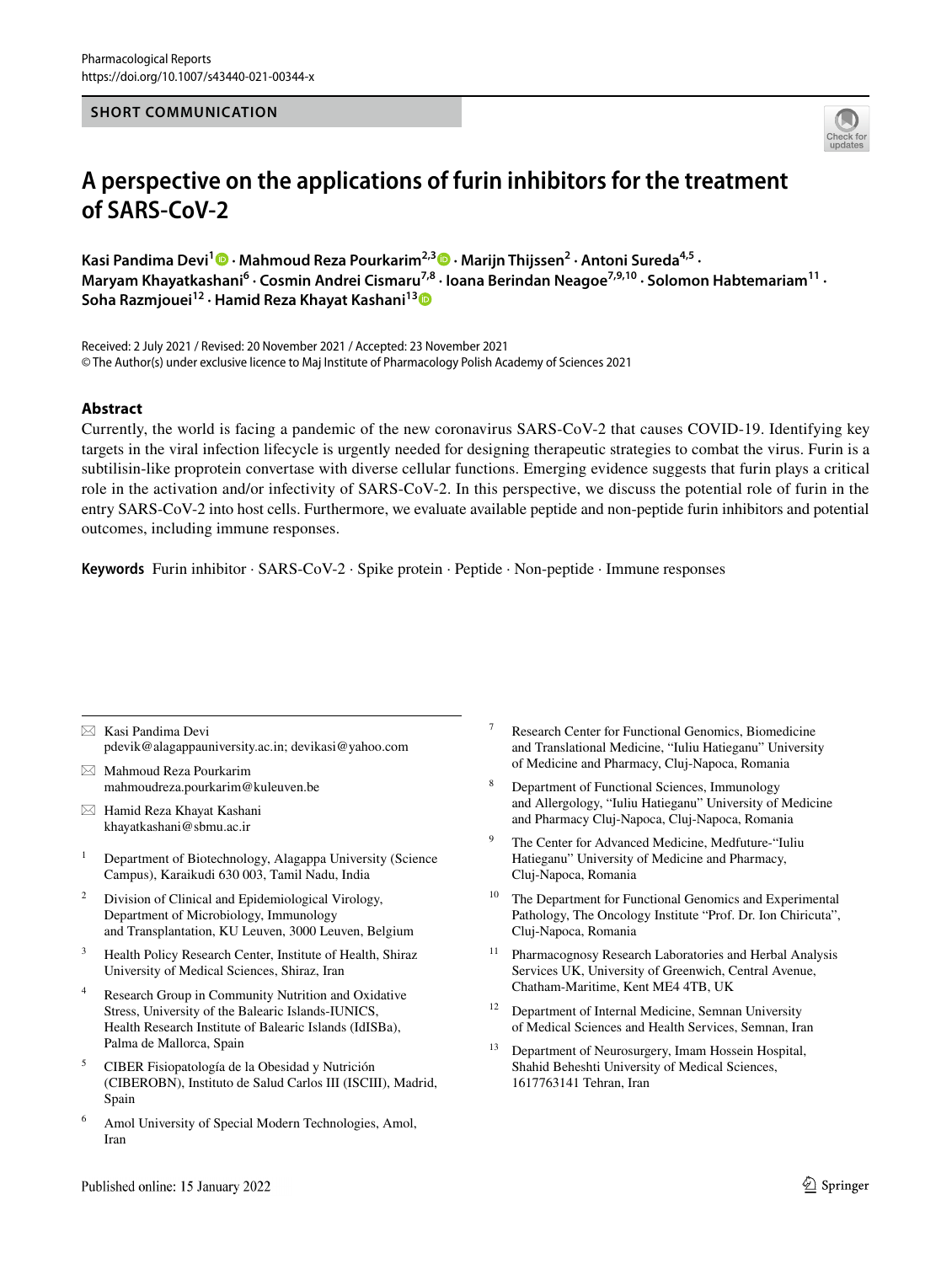### **Introduction**

The world is currently facing a devastating pandemic caused by the severe acute respiratory syndrome coronavirus-2 (SARS-CoV-2, previously known as 2019-nCoV) [[1\]](#page-4-0). Patients infected with this virus display a variety of symptoms that are collectively referred to as coronavirus disease-2019 (COVID-19). The disease originated in Wuhan, Hubei province, China in December 2019, and quickly spread on globally to reach 235,673,032 confrmed cases and 4,814,651 deaths at 3 October, 2021. Currently, more than 213 countries are afected and the peak of the infection curve is still out of sight [[2\]](#page-4-1). Genomic characterization of the virus was carried out by scientists from China following isolation of the virus from throat swabs of hospitalized patients in Wuhan. The initial patients were linked to the Huanan seafood market, which is suggested to be the origin of the new virus. Full-genome analysis of the collected strains of SARS-CoV-2 revealed a sequence identity of 87.99 and 87.23% with its close relatives bat-SL-CoVZC45 and bat-SL-CoVZXC21 respectively [[3](#page-4-2)]. Phylogenetic analysis also revealed a close relationship of SARS-CoV-2 with the bat BatCoV-RaTG13 strain isolated in Yunnan, China and pangolin-derived viruses [[4](#page-4-3)].

Coronavirus virions have a spherical structure of about 125 nm in diameter and are made up of four main structural proteins: the spike (S), membrane (M), envelope (E), and nucleocapsid (N) proteins [[5\]](#page-4-4). So far, infectivity studies conducted on SARS-CoV-2 have shown the critical role of angiotensin-converting enzyme II (ACE2) as a receptor for viral entry into host cells. This mechanism has also been observed in SARS-CoV and HCoV-NL63 infections. In contrast, other human coronaviruses generally use APN (aminopeptidase N), for example HCoV-229E (human coronavirus 229E), and DPP4 (dipeptidyl peptidase 4), in the case of hCoV-EMC (human coronavirus-Erasmus Medical Center), as entry receptors [\[3,](#page-4-2) [6,](#page-4-5) [7](#page-4-6)]. During infection, the S protein on the viral surface is cleaved into subunits S1 and S2. Subunit S1 contains the receptor binding domain that binds ACE2 on the host cells [\[8\]](#page-4-7). This proteolytic cleavage of the glycoproteins present on the viral envelope is required for virus cell entry [[9](#page-4-8)]. Subtilisin-like endoproteases (serine proteases) or trypsin endoproteases are potential enzymes that could be used by the viruses to cleave the protein [[10](#page-4-9)]. Furins/proprotein convertase subtilisin/kexin proteins are calcium  $(Ca^{2+})$ -dependent serine endoproteases widely present in humans. Furin (Paired Basic Amino Acid Cleaving Enzyme (PACE)) is a subtilisin-like proprotein convertases (PC) that cleaves at the Arg-X-Arg/Lys-Arg↓-X (↓ shows the cleavage site and X can be any amino acid), a multi-basic cleavage motif present in the S protein. This cleavage by furin converts the inactive S protein precursors of the zoonotic Middle East respiratory syndrome coronavirus (MERS-CoV) into active proteins that induce infection [\[11,](#page-4-10) [12](#page-4-11)]. Furin is expressed in the trans-Golgi network and the cell membrane, mediated by endosomal translocation [[13\]](#page-4-12). Although, furin is considered a transmembrane protein, it can also be released as an active enzyme into the extracellular space after cleavage [[14\]](#page-4-13).

A recent report reveals that the SARS-CoV-2 contains a cleavage site of four aminoacids (PRRA) at positions 681–684 between the S1 and S2 subunits of the S glycoprotein. Although the cleavage site is not completely identical, a similar insertion has been shown for MERS-CoV and several other coronaviruses [\[12](#page-4-11)]. This insert contains a functional furin cleavage motif PRRARSV at the S1/S2 site, suggesting that cleavage by furin is indispensable for SARS-CoV-2 entry into host cells [[15\]](#page-4-14). However, S protein activation is a complex process and involves more than one cleavage site (S1/S2 and S2') as well as distinct host cell proteases (trypsin-like proteases, cathepsins and furin). A recent study has shown that SARS-CoV-2 entry is also dependent on transmembrane protease, serine 2 (TMPRSS2) and cathepsins [\[16](#page-4-15)]. Moreover, while furin has been reported to promote SARS-CoV-2 infectivity and cell spread, it is not essential as it was evidenced using CRISPR-Cas9 knockout cell line [\[17\]](#page-4-16). The results evidenced that S protein processing can occur independent of furin although the presence of the protease signifcantly increases cleavage. The authors conclude that furin inhibitors may reduce but not completely abolish viral spread. Anyway, considering the key role played by the PC furin in the pathogenicity and infectivity of many viruses including the SARS-CoV-2, inhibitory molecules of furin have enormous therapeutic potential and could be a potential drug target to combat COVID-19[\[18](#page-4-17)]. Hence, a potent furin inhibitor could offer a broad-spectrum antiviral efect against SARS-CoV-2 and related viruses that depend on furin for their infectivity (Fig. [1\)](#page-1-0). Here, we provide an overview of furin inhibitors identifed that could



<span id="page-1-0"></span>**Fig. 1** Furin inhibitors as therapeutic target for SARS-CoV-2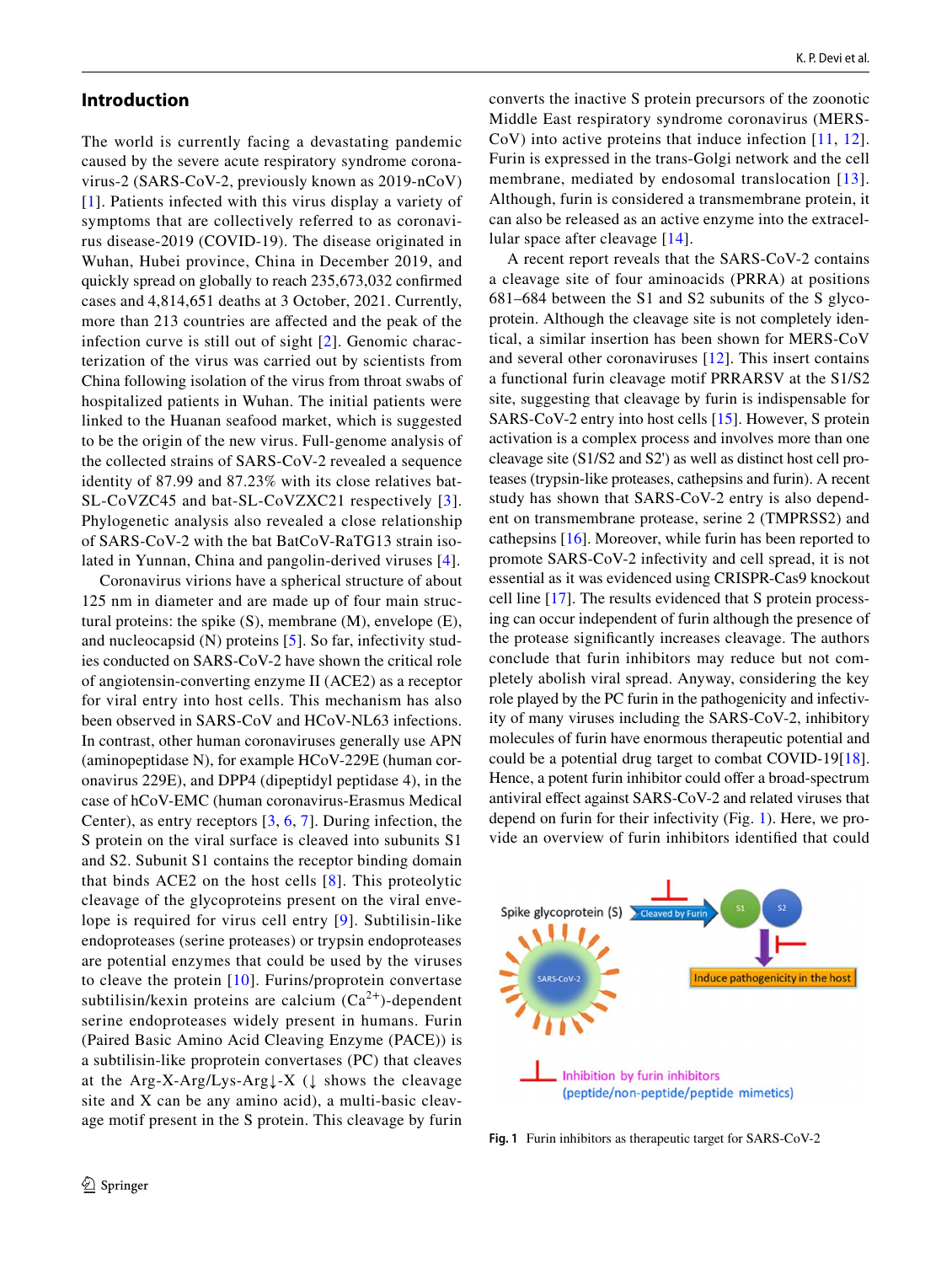be tested for their efficacy against SARS-CoV-2. However, an important aspect to consider is the possible existence of mutations in protein S, which may afect the S1/S2 cleavage site, and confer resistance to higher susceptibility to furininduced cleavage and, thus altering viral entry and cell–cell fusion [\[19\]](#page-4-18). In this sense, it has evidenced that mutations at the S2' site of SARSCoV-2 S signifcantly reduce S1/S2 border cleavage leading to altered furin loop structure and rendering it inaccessible for the enzyme [\[20\]](#page-4-19). In a study using mutant SARS-CoV-2 that lacks the furin cleavage site it was observed a decrease in the replication of the virus in a human respiratory cell line and attenuated its ability to cause disease in vivo. Furthermore, infection with the mutant conferred protection against re-exposure to parental SARS-CoV-2 [[21\]](#page-4-20). In addition, some vaccines in development such as Biovacc-19 are aimed at developing antibodies against those parts of the peak protein of SARS-CoV-2 that participate in the binding and infection of cells, such as the cleavage sites for furin [\[22](#page-4-21)].

In humans, furin is involved in enzymatic processing of precursor proteins into their mature forms. The PC family members, including furin, exert their function on proteins which are vital for normal physiological processes. These include plasma proteins, hormones, growth factors, receptors, and matrix metalloproteases. Accordingly, knockdown of furin coding gene during embryonic development has lethal consequences [[23\]](#page-5-0). Furins are also involved in many pathological processes. Accumulating evidence suggests that targeting furins could represent therapeutic strategies against bacterial toxins, viral pathogens [[23,](#page-5-0) [24](#page-5-1)], and malignant diseases [[25](#page-5-2)]. However, the presence of furin but also ACE2 and TMPRSS2 gene variants could modulate viral infectivity amongst humans, making some people less or more vulnerable than others to Covid-19. For example, some deleterious variants found in furin which are frequent in the Middle Eastern but not in the European populations may confer possible protective effects against the SARSCoV-2  $[26]$  $[26]$ .

## **The role of furins in immune responses**

Furins, as well as other members of the PC family, serve as pro-TGFβ-1 (Transforming growth factor beta) converting enzymes [[27\]](#page-5-4). This has been demonstrated by an impaired TGFβ-1 production after furin deletion in T cells. Therefore, furin is considered as an important mediator of regulatory T cell (Treg) activity via TGFβ-1 signaling. Furthermore, furin has been linked to the secretion of interferon-γ (IFN-γ) by T helper type 1 (Th1) cells, an important cytokine that confers protection against numerous intracellular pathogens [[28](#page-5-5)]. The expression of furin depends on the activation of signal transducer and activator of *transcription 4* (STAT4), regulated by interleukin (IL)-12 signaling [[29\]](#page-5-6). The crucial role of furin in regulating the immune response is further supported by a decreased IL-2 expression, unaltered levels of tumor necrosis factor (TNF) or IL-17 and higher expression of Th1 (IFN-γ) and Th2 (IL-4 and IL-13) cytokines in furin deficient T cells. Moreover, inhibition of furin resulted in a breakdown of peripheral immune tolerance demonstrated by the presence of autoantibodies and excessive production of IFN-γ, IL-4 and IL-13 in mice. Selective deletion of furin in T cells resulted in an autoimmunity phenotype through dysregulated Treg function [[30\]](#page-5-7). The immune-activating characteristics of furin inhibition might be benefcial in boosting T cell-mediated immune responses in pathogenic infections and cancer [\[31](#page-5-8)]. However, targeting furin might result in a disruption of peripheral tolerance and stimulate autoimmune reactions [\[31\]](#page-5-8).

# **Furin inhibition and SARS‑CoV‑2 infection**

The presence of a furin cleavage site between the S1/S2 subunits suggests that SARS-CoV-2 relies on proteolytic cleavage to improve viral infectivity. This hypothesis implies that the activity of furin is paramount to the virus infection cycle and could, therefore, be an attractive target to reduce the virulence of SARS-CoV-2. The effect of furin inhibition might suppress infection by two-fold via restricting viral entry into host cells and enhancing the immune response to promote viral clearance. Several pro-toxins and membrane fusion proteins of multiple viruses and bacteria, including Ebola virus, Marburg virus, bird fu virus (A H5N1), and toxins of anthrax and botulinum, exploit host cell surface PCs processing for their entry/infection [\[24,](#page-5-1) [32\]](#page-5-9). Hence, using furin antagonists may be used as prophylaxis against multiple furin-dependent pathogens [\[24](#page-5-1)]

Several compounds have shown to possess furininhibitory potency. For instance, p-Arg-based peptides, α1-antitrypsin Portland (used in HIV Env inhibition [[33\]](#page-5-10)), and decanoyl-Arg-Val-Lys-Arg-chloromethylketone (dec-RVKR-Cmk) [[34\]](#page-5-11) have been used in vitro to inhibit furin and other PCs in the past. Currently, available furin inhibitors are non-peptide compounds, pure peptides, or peptide mimetics. Peptides have various limitations such as their degradation or limited absorption in the intestinal tract or the fact that due to proteases, agglutination and opsonization, free peptides are not systemically stable without additional modifcations [[35\]](#page-5-12). For example, the synthetic polyarginine cationic and cell-penetrating hexa-p-arginine amide and nona-p-arginine amide are peptide based protease inhibitors that inhibit both furin and other PCs [\[36\]](#page-5-13). These peptides were further modifed by macrocyclization to improve the compound stability. To date, several macrocyclic peptidomimetic drugs have been synthesized and have demonstrated the capability to inhibit furin by binding its active site. However, these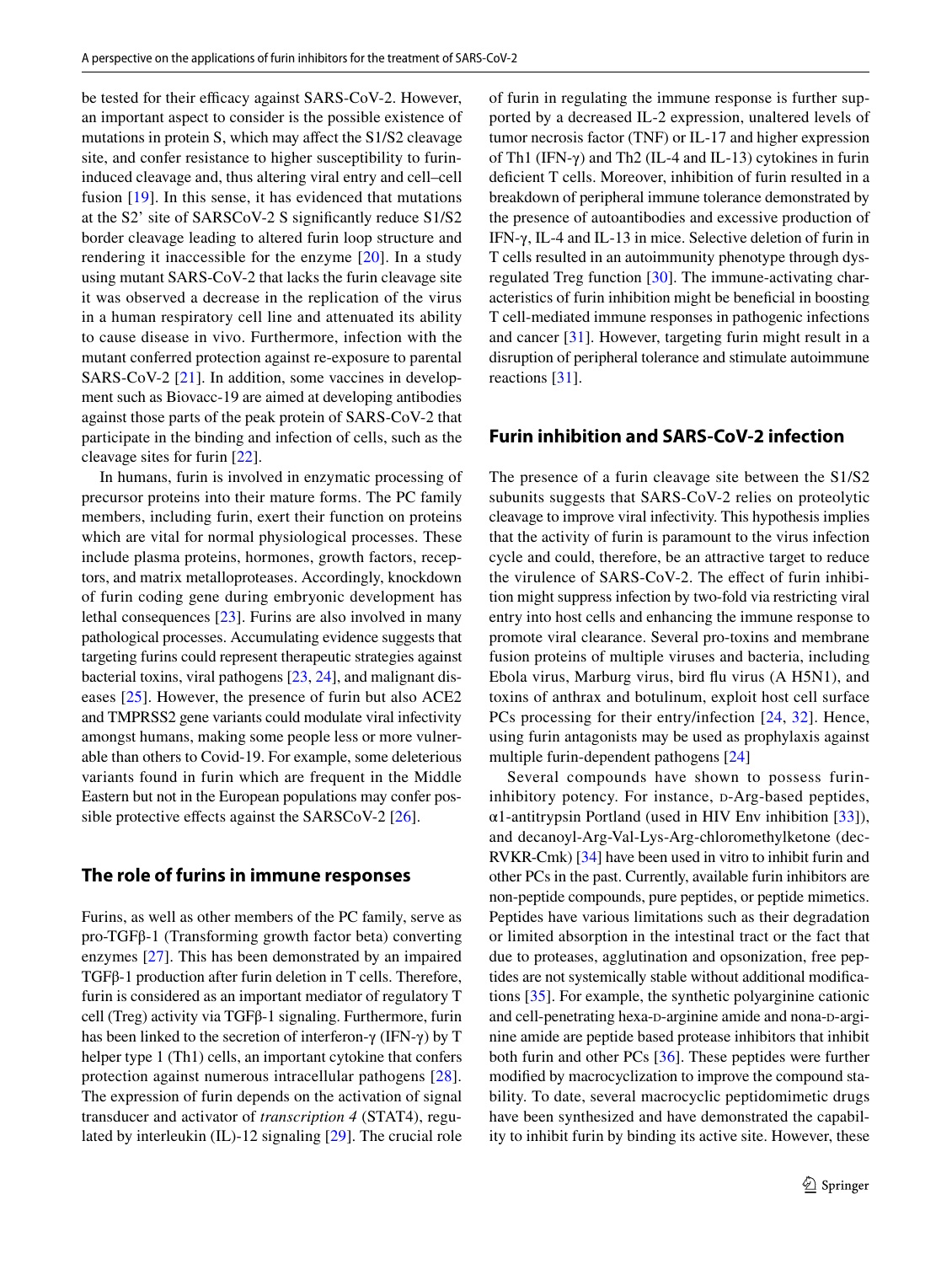cyclic peptides did not afect viral replication in cell culturebased assays [[37\]](#page-5-14).

The peptidyl derivative dec-RVKR-cmk, a peptidomimetic molecule synthesized from chloromethyl ketone, is a furin convertase inhibitor. Such molecules inhibit PCs by binding the catalytic site and are called substrate homologous/analogue inhibitors, which restricts the replication of viruses that rely on furin for infecting host cells [[34](#page-5-11)]. Chemical modifcation of these compounds has substantially improved the furin inhibiting potential. For example, C-terminal modifcation of dec-RVKR-cmk with decarboxylated arginine mimetics resulted in highly potent furin inhibitors [\[38\]](#page-5-15). The presence of an Arg residue at P1, the residue N-terminal to the scissile peptide bond (Fig. [1\)](#page-1-0), and the furin cleavage, was the rationale for synthesizing substrate analogues with decarboxylated arginine mimetics. The P1 residue of these furin inhibitors, such as the phenylacetyl-Arg-Val-Arg-4-amidinobenzylamide, can form hydrogen bonds with the S1 binding pocket of furin and results in a better binding affinity [\[39\]](#page-5-16). Recently, the synthetic peptide mimetic MI-1851 has been shown to inhibit furin at 10 μM in the human lung cancer Calu-3 cells and prevented the spread of the SARS-CoV-2. The virus titer was reduced up to 75-fold at this concentration. In addition, when MI-1851 was combined with T-ex5 PPMO (an inhibitor of transmembrane serine protease 2; TMPRSS2), complete blockade in the replication of SARS-CoV-2 was observed [[40](#page-5-17)]. This suggests that the combination therapies which prevent the viral activation pathway would be more efective in the management of SARS-CoV-2.

The specifcity of furin relies on the amino acid side chains present in the cleavage site. For instance, furin requires an Arg residue in P1 and positions P2, P4 and P6 must contain at least two residues of either Arg or Lys. Furthermore, no aliphatic or hydrophobic amino acid should be present at the P1' site. These concepts were used to design protein-based inhibitors [[41\]](#page-5-18). For example, engineered proteins like the  $α1-PDX/hf(α1-AT$  Portland/His and FLAGtagged, an engineered product of the Alpha-1 antitrypsin) which are similar to SERPINs (serine protease inhibitors), act as protease inhibitors. A kinetics study revealed that  $\alpha$ 1-PDX inhibits furin by establishing tight interactions after the formation of an initial loose complex. Generally, inhibiting proteins engineered to be selective for furin, contain the specifc cleavage site -ArgP4-Xaa-Xaa-Arg-P1 [[42\]](#page-5-19).

In addition to proteins and peptides, small moleculebased competitive furin inhibitors have been developed. The beneft of these drugs is that they do not require proteolytic degradation and that these compounds are stable and accessible. Since the active site of furin is negatively charged, positively charged inhibitors are frequently used as furin inhibitors, like Guanidinylated Aryl 2,5-Dideoxystreptamine Derivatives (GADDs). A study demonstrated the anti-furin activity of GADDs at nanomolar concentration range, which makes these molecules interesting candidates for antiviral applications [[43\]](#page-5-20). To better understand the mode of action of DDs, structural studies were performed with diferent synthesized inhibitors. One 2,5-dideoxystreptamine derived inhibitor was reported to affect the function of furin by binding to the S4 pocket forming a charged hydrogen bond with Asp153 and interfering with conformation and function of the catalytic site while another derivate interacted with a planar peptide stretch that includes Asp228–Glu230 which is a less conserved region [\[34\]](#page-5-11). This study indicates that the binding of the derivatives to non-conserved regions could be the basis for developing new inhibitors. Of note, these compounds are not required to be positively charged to establish electrostatic interaction with the active site of furin, which overcomes the limitation of poor cell permeability [[44\]](#page-5-21). In another study, guanyl hydrazone inhibitors evidenced an active site-directed binding mode to the furin OFF-state conformation [[45](#page-5-22)]. The compounds were found to interact with the S1 pocket and with a second binding site at the S4 / S5 pocket of furin.

Besides synthetic compounds, natural products have also shown antagonistic properties against furin. For example, small molecule PC inhibitors were isolated from the herbaceous plant *Andrographis paniculate* and named succinoyl esters of andrographolide (SEA). These compounds are based on andrographolide and neoandrographolide skeletons and inhibit furin in a micromolar concentration range. Their bioactivity originates from the presence of andrographolide-14-deoxy-3,19-*O*-disuccinate [[46\]](#page-5-23). Furthermore, the favonoid baicalein was demonstrated to exert anti-proliferative activity mediated through the inhibition of furin [[47](#page-5-24)]. Finally, tetrahydroxy favone luteolin exhibited uncompetitive inhibition of human furin in in vitro studies which suggests that this compound could limit viral infectivity [[48](#page-5-25)].

The ubiquitous expression of furin-like enzymes and the involvement in a multitude of cellular processes, including immune reactivity and pathogenesis of malignant disease, should be considered when applying furin inhibitors to avoid systemic inhibition and subsequent immune-related toxicity. While furin inhibitors might restrict viral entry of SARS-CoV-2 in host cells, their usage requires a comprehensive management of potential autoimmune reactions. For instance, a similar approach that has been adopted to trace the effect of immune check-point inhibitors in cancer immunotherapy could be proposed [[49\]](#page-5-26).

Upon inhalation of viral particles, bronchial epithelial cells are among the frst cells with surface-associated PCs exposed to SARS-CoV-2. Therefore, developing an inhalation-based system of nanoparticle-immobilized drugs to optimize the delivery of small molecule furin inhibitors, and minimizing potential systemic side-effects, could offer perspectives for COVID-19 treatment. The potential use of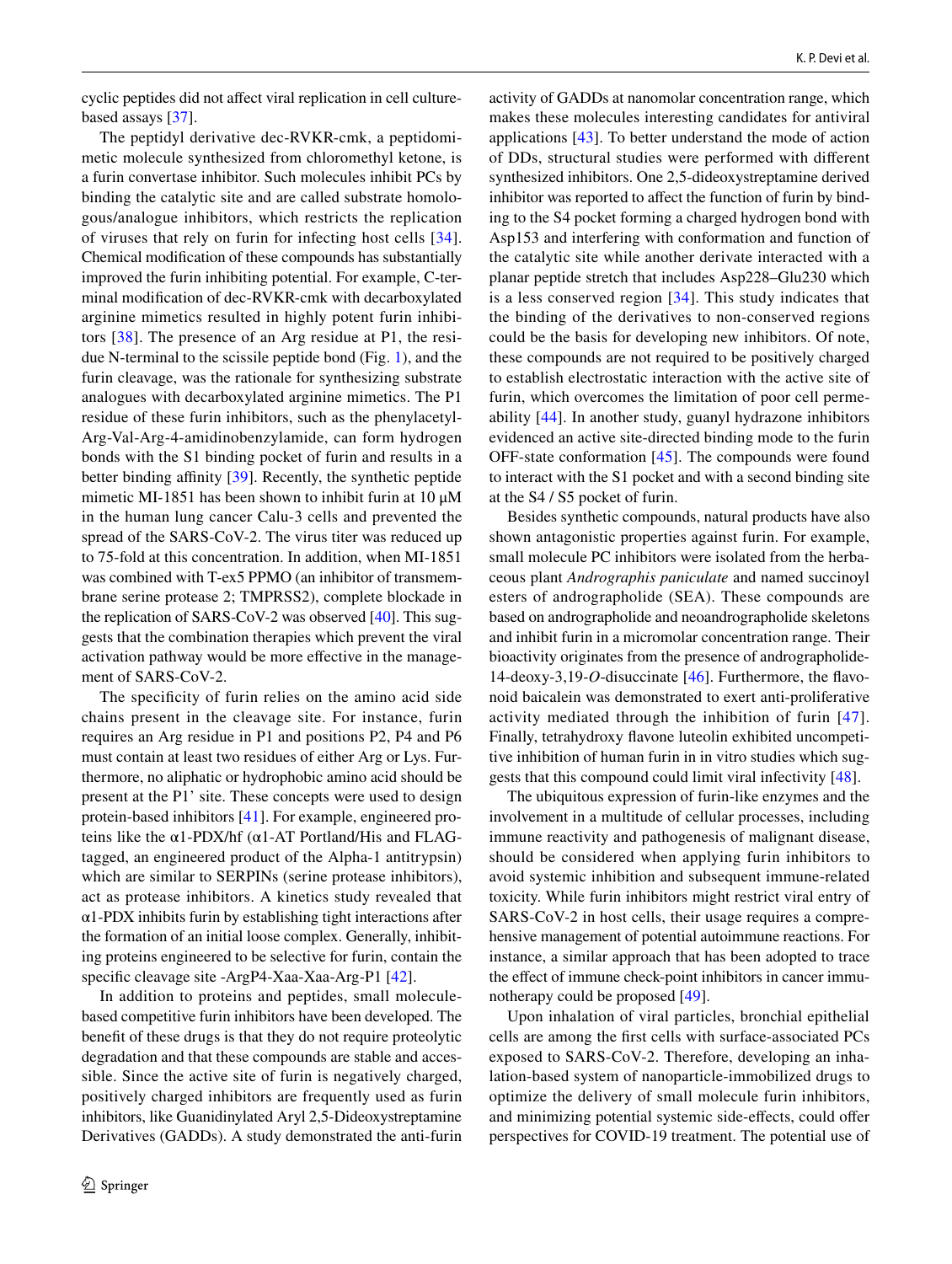this approach has been demonstrated in highly pathogenic avian infuenza H5N1 HA and successfully inhibited furin and related PCs [[24](#page-5-1)]. While enteral and parenteral administration of furin inhibitors may require systemic immunosuppression to prevent autoimmune reactions, an inhalation route of administering furin inhibitors might require inhaled corticosteroids to prevent or treat possible immune-related pneumonitis [[50\]](#page-5-27).

This article provided a comprehensive overview of the available furin inhibitors which can be used for controlling disease-related processes. Some of the molecules like the dec-RVKR-cmk have been shown to inhibit the processing of SARS-CoV-2 [\[9](#page-4-8)]. However, most of the molecules have not been tested for their efficacy against SARS-CoV-2, albeit based on the genomic organization of the virus; furin inhibitors could be considered as one of the therapeutic strategies for developing new drugs to combat COVID-19. In addition, other promising molecules like helicase inhibitors [\[51](#page-5-28)], cholesterol lowering drugs like statins [\[52](#page-5-29)[–54](#page-5-30)] and natural products like curcumin [\[55\]](#page-5-31) which have been recently suggested for the treatment of SARS-CoV-2, could be given as a combination therapy with furin inhibitors for more efective treatment.

**Acknowledgements** KPD wish to acknowledge the (i) DBT-Bioinformatics Infrastructure Facility (File No.BT/BI/25/012/2012,BIF); (ii) DST-FIST (Grant No. SR/FST/LSI-639/2015(C)); (iii) UGC-SAP (Grant No. F.5-1/2018/DRS-II (SAP-II)); (iv) DST-PURSE (Grant No. SR/PURSE Phase 2/38 (G)),Rc S.O. (P)/DST-PURSE Phase II/ P1464/2019; and (v) RUSA 2.0 [F. 24-51/2014-U, Policy (TN Multi-Gen), Department of Education, Govt. of India].

**Author contributions** KPD, MRP, MT, MKCAC and IBN wrote the manuscript and were involved with project concept and submission. SH and HRKK revised the manuscript and were responsible for fnal approval; all authors contributed to this manuscript.

**Funding** A. Sureda was supported by Instituto de Salud Carlos III, Spain (CIBEROBN CB12/03/30038).

#### **Declarations**

**Conflict of interest** The authors declare that the research was conducted in the absence of any commercial or fnancial relationships that could be construed as a potential confict of interest.

# **References**

- <span id="page-4-0"></span>1. CfD C. Prevention. Novel coronavirus (2019-nCoV) Situation Summary. Geneva: WHO; 2019.
- <span id="page-4-1"></span>2. WHO. Coronavirus disease 2019 (COVID-19): situation report, 72. Geneva: WHO; 2020.
- <span id="page-4-2"></span>3. Xu X-W, Wu X-X, Jiang X-G, Xu K-J, Ying L-J, Ma C-L, et al. Clinical fndings in a group of patients infected with the 2019 novel coronavirus (SARS-Cov-2) outside of Wuhan, China: retrospective case series. BMJ. 2020;368:m792.
- <span id="page-4-3"></span>4. Lam TT-Y, Shum MH-H, Zhu H-C, Tong Y-G, Ni X-B, Liao Y-S, et al. Identifying SARS-CoV-2 related coronaviruses in Malayan pangolins. Nature. 2020;583:282–5.
- <span id="page-4-4"></span>5. Fehr AR, Perlman S. Coronaviruses: an overview of their replication and pathogenesis. Methods Mol Biol (Clifton). 2015;1282:1–23.
- <span id="page-4-5"></span>6. Raj VS, Mou H, Smits SL, Dekkers DH, Müller MA, Dijkman R, et al. Dipeptidyl peptidase 4 is a functional receptor for the emerging human coronavirus-EMC. Nature. 2013;495(7440):251–4.
- <span id="page-4-6"></span>7. Yeager CL, Ashmun RA, Williams RK, Cardellichio CB, Shapiro LH, Look AT, et al. Human aminopeptidase N is a receptor for human coronavirus 229E. Nature. 1992;357(6377):420–2.
- <span id="page-4-7"></span>8. Wang Q, Zhang Y, Wu L, Niu S, Song C, Zhang Z, et al. Structural and functional basis of SARS-CoV-2 entry by using human ACE2. Cell. 2020;181:894–904.
- <span id="page-4-8"></span>9. Hofmann M, Kleine-Weber H, Pöhlmann S. A multibasic cleavage site in the spike protein of SARS-CoV-2 is essential for infection of human lung cells. Mol Cell. 2020;78(4):779-84.e5.
- <span id="page-4-9"></span>10. Coutard B, Valle C, de Lamballerie X, Canard B, Seidah N, Decroly E. The spike glycoprotein of the new coronavirus 2019 nCoV contains a furin-like cleavage site absent in CoV of the same clade. Antivir Res. 2020;176:104742.
- <span id="page-4-10"></span>11. Qian Z, Dominguez SR, Holmes KV. Role of the spike glycoprotein of human Middle East respiratory syndrome coronavirus (MERS-CoV) in virus entry and syncytia formation. PLoS ONE. 2013. <https://doi.org/10.1371/journal.pone.0076469>.
- <span id="page-4-11"></span>12. Millet JK, Whittaker GR. Host cell entry of Middle East respiratory syndrome coronavirus after two-step, furin-mediated activation of the spike protein. Proc Natl Acad Sci. 2014;111(42):15214–9.
- <span id="page-4-12"></span>13. Han J, Wang Y, Wang S, Chi C. Interaction of Mint3 with Furin regulates the localization of Furin in the trans-Golgi network. J Cell Sci. 2008;121(13):2217–23.
- <span id="page-4-13"></span>14. Evdokimov K, Biswas S, Adrian M, Weber J, Schledzewski K, Winkler M, et al. Proteolytic cleavage of LEDA-1/PIANP by furin-like proprotein convertases precedes its plasma membrane localization. Biochem Biophys Res Commun. 2013;434(1):22–7.
- <span id="page-4-14"></span>15. Wo ZG. Sequence analysis indicates that 2019-ncov virus contains a putative furin cleavage site at the boundary of S1 and S2 domains of spike protein. Preprints. 2020. [https://doi.org/10.3121/](https://doi.org/10.3121/osf.io/nkcrf) [osf.io/nkcrf](https://doi.org/10.3121/osf.io/nkcrf).
- <span id="page-4-15"></span>16. Hofmann M, Kleine-Weber H, Schroeder S, Krüger N, Herrler T, Erichsen S, et al. SARS-CoV-2 cell entry depends on ACE2 and TMPRSS2 and is blocked by a clinically proven protease inhibitor. Cell. 2020;181:271–80.
- <span id="page-4-16"></span>17. Papa G, Mallery DL, Albecka A, Welch LG, Cattin-Ortolá J, Luptak J, et al. Furin cleavage of SARS-CoV-2 Spike promotes but is not essential for infection and cell-cell fusion. PLoS Pathog. 2021;17(1):e1009246.
- <span id="page-4-17"></span>18. Raghav PK, Kalyanaraman K, Kumar D. Human cell receptors: potential drug targets to combat COVID-19. Amino Acids. 2021;53(6):813–42.
- <span id="page-4-18"></span>19. Harvey WT, Carabelli AM, Jackson B, Gupta RK, Thomson EC, Harrison EM, et al. SARS-CoV-2 variants, spike mutations and immune escape. Nat Rev Microbiol. 2021;19(7):409–24.
- <span id="page-4-19"></span>20. Barrett CT, Neal HE, Edmonds K, Moncman CL, Thompson R, Branttie JM, et al. Effect of clinical isolate or cleavage site mutations in the SARS-CoV-2 spike protein on protein stability, cleavage, and cell-cell fusion. J Biol Chem. 2021;297(1):100902.
- <span id="page-4-20"></span>21. Johnson BA, Xie X, Bailey AL, Kalveram B, Lokugamage KG, Muruato A, et al. Loss of furin cleavage site attenuates SARS-CoV-2 pathogenesis. Nature. 2021;591(7849):293–9.
- <span id="page-4-21"></span>22. Sørensen B, Susrud A, Dalgleish AG. Biovacc-19: a candidate vaccine for Covid-19 (SARS-CoV-2) developed from analysis of its general method of action for infectivity. QRB Discov. 2020;1:e6.